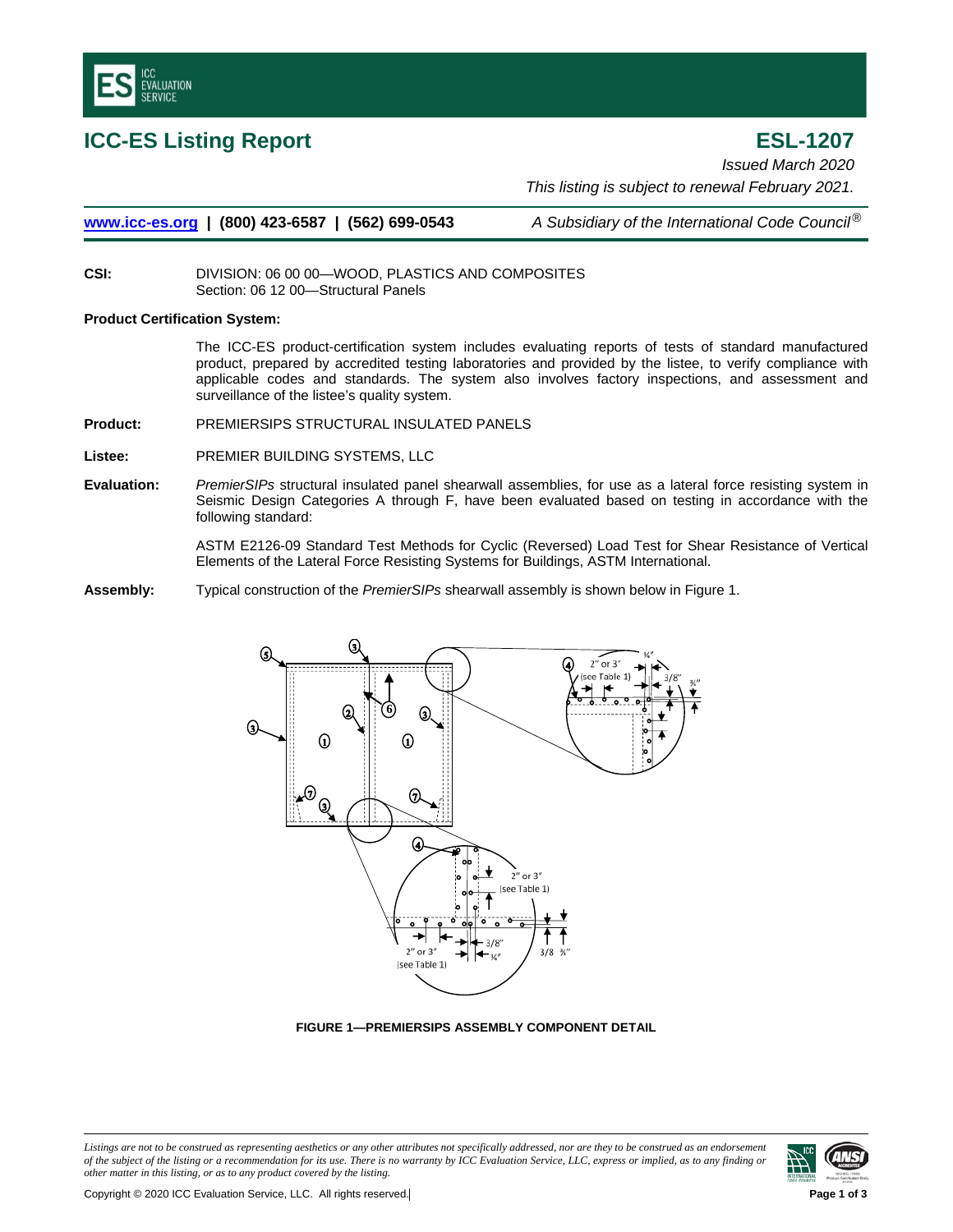## **DESCRIPTION OF PREMIERSIPS ASSEMBLY COMPONENT DETAILS (FIGURE 1):**

- **1. STRUCTURAL INSULATED PANELS (SIPs) –**The SIPs used in the shearwall assembly are the 4½-inchthick (114 mm) *PremierSIPs* described in ICC-ES Evaluation Report [ESR-4524.](https://icc-es.org/report-listing/esr-4524/)
- **2. SPLINES –** *PremierSIPs* are interconnected with spline connections as described in Table 1 below, and Section 3.2.5 of ICC-ES Evaluation Report **ESR-4524**. See Figure 2 for details of spline types and construction.
- **3. CHORDS AND TOP AND BOTTOM PLATES –** *PremierSIPs* shall use #2 Douglas-fir larch lumber for chords, top plates and bottom plates. Construction shall include a single 2x bottom plate, either a double 2x top plate or a single 4x top plate and either a double 2x or single 4x end chord.
- **4. FASTENERS –** 8d Full Round Head Cooler Nails, 0.113-inch-diameter x 23/8 inches (2.9 mm x 60.3 mm). Applied as described in Table 1.
- **5. FASTENERS –** 16d Full Round Head Common Nails, 0.162-inch-diameter x 3 inches (4.1 mm x 76.2 mm). Applied in plate to chord connections
- **6. FASTENERS** 16d Full Round Head Common Nails, 0.162-inch-diameter x 3<sup>1</sup>/<sub>2</sub> inches (4.1 mm x 88.9 mm). Applied in lumber to lumber connections to join double lumber top plates and double lumber chords.
- **7. HOLDOWNS –** Designed in accordance with accepted engineering practice to resist design chord forces.

**Findings:** The *PremierSIPs* assemblies allowable in-plane shear strength capacities specified in Table 1 are based on testing in accordance with ASTM E2126-09.

## **Identification:**

- 1. *PremierSIPs* are identified with the following information:
	- a. The ICC-ES Evaluation Listing number (ESL-1207), or ICC NTA, LLC. certification mark (NTA's NLR No. NLR-1011)
	- b. In-plant quality assurance stamp
	- c. Company name (Premier Building Systems, LLC)
	- d. Project or batch number
- 2. The report holder's contact information is the following:

PREMIER BUILDING SYSTEMS, LLC 18504 CANYON ROAD EAST PUYALLUP, WASHINGTON 98375

**Installation:** *PremierSips* wall assemblies shall be fabricated, identified and erected in accordance with this report, the approved construction documents and the applicable code.

# **Conditions of listing:**

- 1. The listing report addresses only conformance with the standard noted above.
- 2. Approval of the product's use is the sole responsibility of the local code official.
- 3. The listing report applies only to the materials tested and as submitted for review by ICC-ES.
- 4. Where required by the authority having jurisdiction, structures using *PremierSIPs* shall be designed by a registered design professional. Construction documents, including engineering calculations and drawings providing floor plans and connector details, shall be submitted to the code official when application is made for a permit. The individual preparing such documents shall possess the necessary qualifications as required by the applicable code and the professional registration laws of the state where the construction is undertaken. Approved construction documents shall be available on the jobsite during installation.
- 5. Shear wall chords, hold-downs and connections to transfer shear forces between the wall and surrounding structure shall be designed in accordance with accepted engineering practice.
- 6. Design loads to be resisted by the *PremierSIPs* shall be as required under the applicable building code. Loads on the *PremierSIPs* shall not exceed the loads noted in this report.
- 7. Shear walls shall be sized to resist all code required wind and seismic loads without exceeding the allowable loads provided in Table 1. Shear wall chords, hold-downs, and connections to transfer shear forces between the wall and surrounding structure shall be designed in accordance with accepted engineering practice. The allowable loads provided in Table 1, as published, are limited to assemblies with height-to-width ratios not exceeding 2:1. The allowable loads may be adjusted in accordance with Footnote 6 of Table 1.